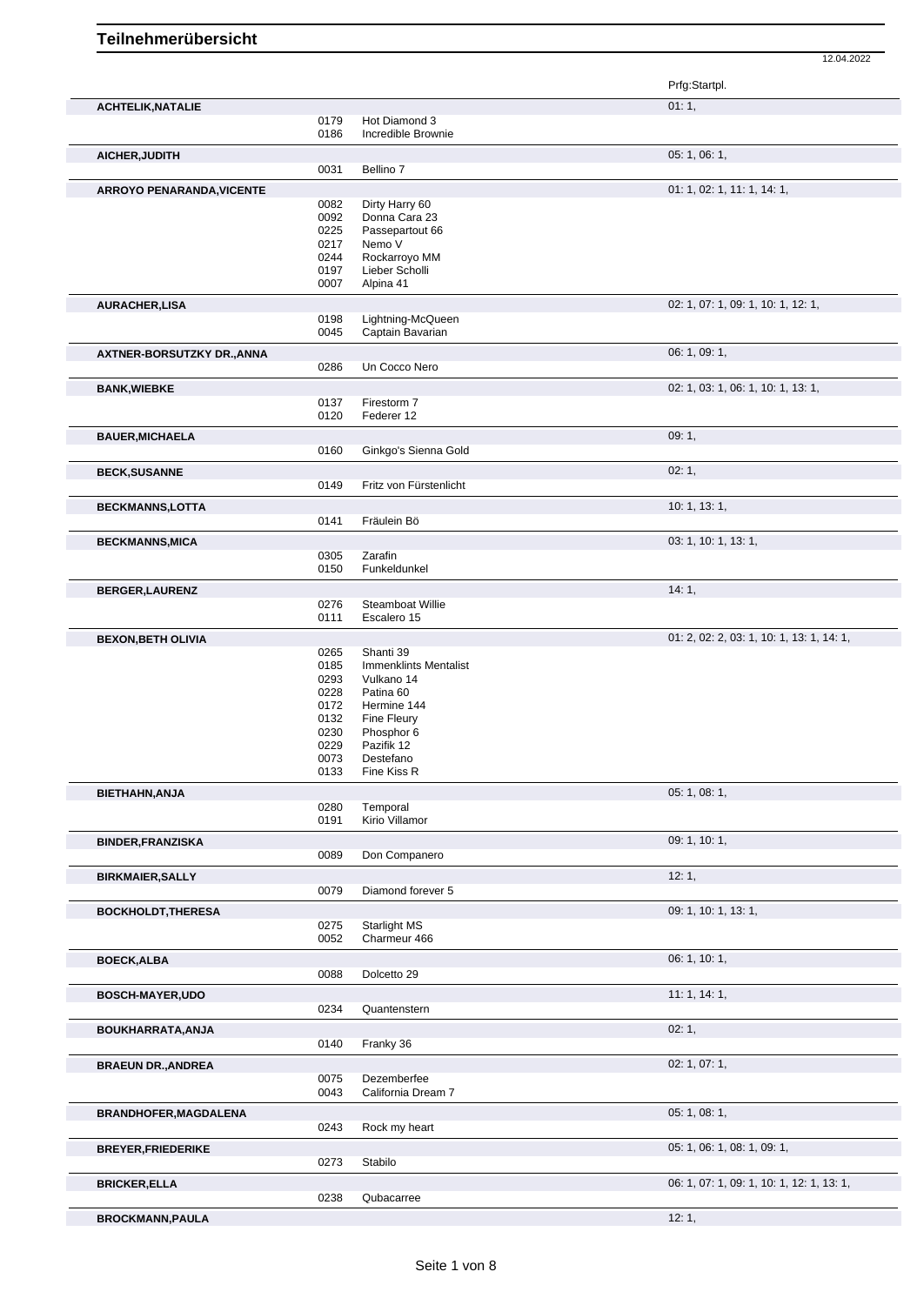|                            |              |                                  | Prfg:Startpl.                             |
|----------------------------|--------------|----------------------------------|-------------------------------------------|
|                            | 0222         | Osterglanz                       |                                           |
| <b>BUEHLER, NICOLE</b>     |              |                                  | 07: 1, 10: 1, 11: 1, 13: 1, 14: 1,        |
|                            | 0101         | <b>DSP Farell</b>                |                                           |
|                            | 0306         | Zarentochter                     |                                           |
| <b>CRONAUER, KIM LAURA</b> |              |                                  | 03: 1, 09: 1, 10: 1,                      |
|                            | 0051         | Celina E                         |                                           |
|                            | 0129         | Fidelia Royal                    |                                           |
| <b>DAIGFUSS, MARINA</b>    |              |                                  | 11:1, 14:1,                               |
|                            | 0134         | Finnick 2                        |                                           |
| DANKL, JOHANNA             |              |                                  | 04:1,                                     |
|                            | 0241         | Ribery 19                        |                                           |
| DE VITTORIO, ANGELINA      |              |                                  | 02:1,                                     |
|                            | 0122         | Feiner Kerl 97                   |                                           |
| DOMBROWSKY, LUCY           |              |                                  | 01: 1, 04: 2, 08: 2,                      |
|                            | 0015         | Ascador 2                        |                                           |
|                            | 0048         | Carerra 5                        |                                           |
|                            | 0148         | Fritz 742                        |                                           |
| <b>EBERLE, PATRICIA</b>    |              |                                  | 06: 1, 07: 1, 09: 1,                      |
|                            | 0190         | Keltenfürst K                    |                                           |
| <b>EICHACKER DR., LISA</b> |              |                                  | 08:1,                                     |
|                            | 0171         | Henry 439                        |                                           |
| EICHELSBACHER, NIKOLAS     |              |                                  | 01: 1, 02: 1, 07: 1, 10: 1, 11: 1, 13: 1, |
|                            |              |                                  | 14:1,                                     |
|                            | 0097         | Dot Com Frederico                |                                           |
|                            | 0127         | Fescher Wilhelm                  |                                           |
|                            | 0233         | Qence L                          |                                           |
|                            | 0143<br>0260 | Free Bee L<br>Schattentänzerin 3 |                                           |
|                            |              |                                  |                                           |
| <b>EISERMANN, STEFANIE</b> | 0058         | Dagostino 15                     | 07: 1, 10: 1, 11: 1, 13: 1, 14: 1,        |
|                            |              |                                  |                                           |
| ERBER, EVA-MARIA           |              |                                  | 10: 1, 13: 1,                             |
|                            | 0269         | So Important                     |                                           |
| <b>FEGG, CHRISTINE</b>     |              |                                  | 01:1,                                     |
|                            | 0112         | F.R.K. Finest - Liner            |                                           |
| FERTL, SONJA               |              |                                  | 06: 1, 09: 1,                             |
|                            | 0223         | Pagena 77                        |                                           |
| FEUERSTEIN, ALEXANDRA      |              |                                  | 11:1, 14:1,                               |
|                            | 0193         | Lacoste 154                      |                                           |
| <b>FISCHER, ANNA</b>       |              |                                  | 11:1,                                     |
|                            | 0173         | Hidalgo V                        |                                           |
| <b>FISCHER, MARIE</b>      |              |                                  | 02:1,                                     |
|                            | 0212         | Mein Herzblatt                   |                                           |
| <b>FISCHER, MICHAELA</b>   |              |                                  | 10: 1, 12: 1,                             |
|                            | 0177         | Holly HW                         |                                           |
| FONTAINE, HANNA DE LA      |              |                                  | 06: 1, 10: 1, 12: 1,                      |
|                            | 0282         | Theoderich 9                     |                                           |
| <b>FRANK, SABINE</b>       |              |                                  | 04:1,                                     |
|                            | 0126         | Ferrara K                        |                                           |
|                            | 0271         | Sophokles K                      |                                           |
| <b>FRANK, STEPHANIE</b>    |              |                                  | 13:1,                                     |
|                            | 0035         | Best of Emilio                   |                                           |
| GERBER, ANNA-KATHARINA     |              |                                  | 11:1,                                     |
|                            | 0156         | Fürstin Katharina                |                                           |
| <b>GERBER, FRANZISKA</b>   |              |                                  | 01: 2, 02: 1,                             |
|                            | 0181         | Icatcher 3                       |                                           |
| <b>GERN, SYLVIA</b>        |              |                                  | 02:1,                                     |
|                            | 0151         | Fürst Cadeau DS                  |                                           |
| <b>GINER, JULIA</b>        |              |                                  | 10: 1, 11: 1, 13: 1, 14: 1,               |
|                            | 0047         | Carbo 9                          |                                           |
|                            | 0093         | Donna Erika                      |                                           |
| <b>GOECKE, DANIELA</b>     |              |                                  | 04: 1, 06: 1, 08: 1, 09: 1, 12: 1,        |
|                            | 0249         | Royal TC                         |                                           |
|                            | 0117         | Farbenfrohs Cappuccina           |                                           |
|                            | 0056         | Cordoba 69                       |                                           |
| <b>GOEMMER, CLAUDIA</b>    |              |                                  | 06: 1, 09: 1,                             |
|                            | 0292         | Volantis MB                      |                                           |
|                            | 0219         | Noah Lee                         |                                           |

12.04.2022

**GOETTMANN,LENA** 01: 1,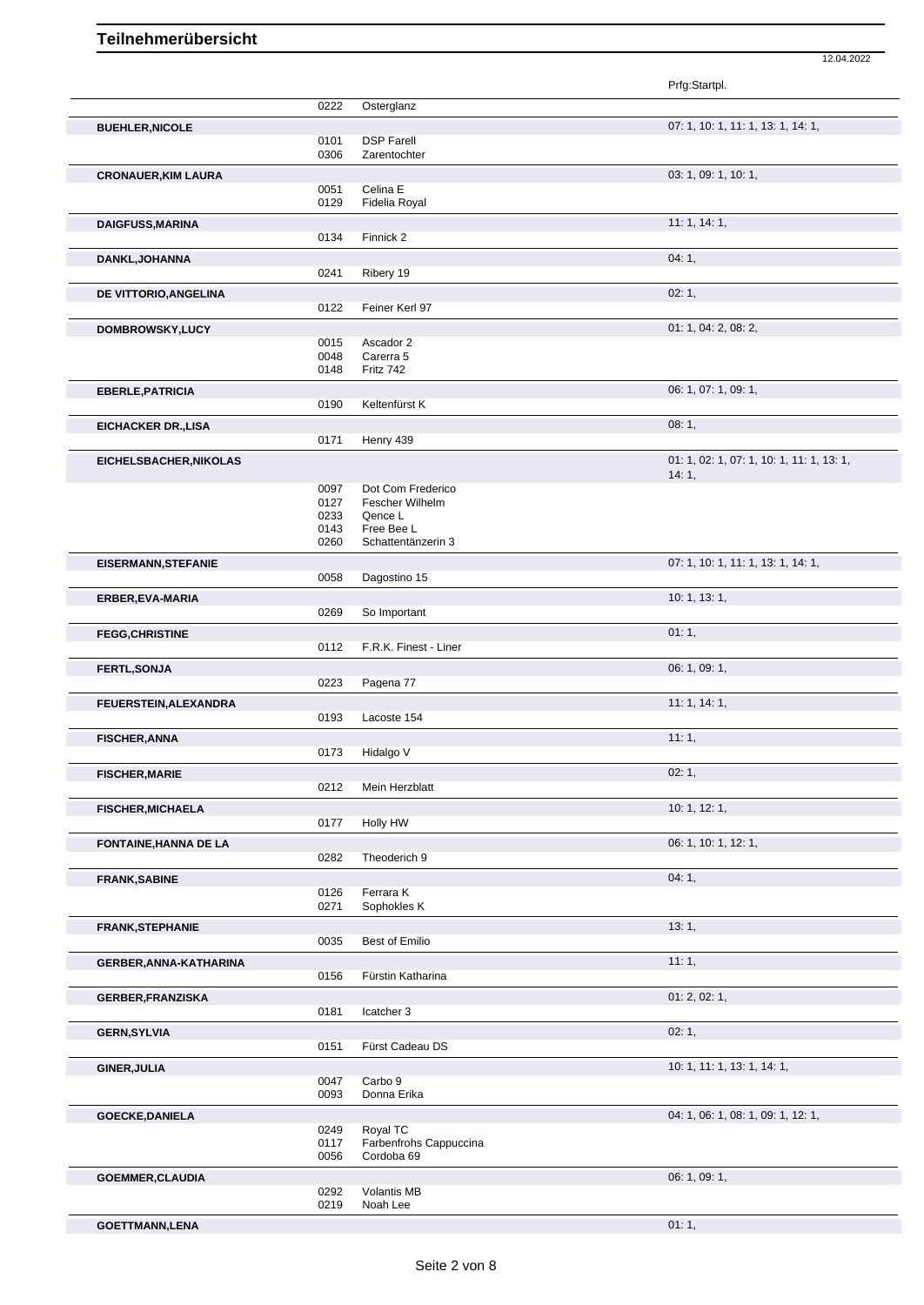|                               |              |                                       | Prfg:Startpl.                      |
|-------------------------------|--------------|---------------------------------------|------------------------------------|
|                               | 0099         | Dream Date DC                         |                                    |
| <b>GOETZNER, URSULA</b>       |              |                                       | 06:1,                              |
|                               | 0237         | <b>Quaterback's Princess</b>          |                                    |
| <b>GOLDMANN, MAIA FEE</b>     | 0146         | Friendly-Hunting's Deir               | 11: 1, 14: 1,                      |
| <b>GRAF, DOMINIQUE</b>        |              |                                       | 06: 1, 09: 1, 10: 1,               |
|                               | 0076<br>0175 | <b>DHS Highlight</b><br>Hokuspokus 20 |                                    |
| <b>GRUND,LENA</b>             |              |                                       | 03: 1, 04: 1, 08: 1,               |
|                               | 0285         | Tolencio                              |                                    |
| <b>GRUSCHKA, CLAUDIA</b>      |              |                                       | 09:1,                              |
|                               | 0078         | Diamir 3                              |                                    |
| <b>GUEHRING, JESSICA</b>      |              |                                       | 06: 1, 09: 1, 10: 1, 13: 1,        |
|                               | 0220         | Noir de Soie                          |                                    |
| <b>GUGLER, SYLVIA</b>         | 0293         | Vulkano 14                            | 07:1, 11:1,                        |
| <b>GUTWALD, ANDREAS</b>       |              |                                       | 08:1,                              |
|                               | 0207         | Lord of Bavaria 2                     |                                    |
| <b>GUTWALD, DANIELA</b>       | 0001         | Able to fly                           | 01:1,                              |
| <b>HAAG, STEPHANIE</b>        |              |                                       | 11:1, 14:1,                        |
|                               | 0195         | Las Vegas 211                         |                                    |
| <b>HAHN, KATRIN</b>           |              |                                       | 06: 1, 07: 1, 09: 1, 10: 1,        |
|                               | 0118         | Fathers Star just do it               |                                    |
| HALFTER, KATHARINA            |              |                                       | 09: 1, 10: 1, 13: 1,               |
|                               | 0012         | Anny Licou                            |                                    |
|                               | 0302         | Zafir 12                              |                                    |
| <b>HALHUBER, ELISA</b>        | 0281         | Tequila Sunrise 54                    | 07: 1, 11: 1, 14: 1,               |
|                               | 0290         | Vicento                               |                                    |
| <b>HALLER, MELANIE</b>        |              |                                       | 01:2,                              |
|                               | 0279         | Teatime 10                            |                                    |
|                               | 0284<br>0106 | Toffifee 76<br>Ekholts Zesuan         |                                    |
|                               |              |                                       | 07: 1, 10: 1, 11: 1, 13: 1, 14: 1, |
| HAMBERGER, JULIA SARAH        | 0002         | Active Components Sir Nymphenb        |                                    |
|                               | 0253         | Samba Dancer 4                        |                                    |
|                               | 0011<br>0098 | Angelus 5<br>Draufgänger 8            |                                    |
|                               |              |                                       | 09: 1, 11: 1, 12: 1, 14: 1,        |
| <b>HAPFELMEIER, LARA</b>      | 0085         | Django 350                            |                                    |
|                               | 0252         | Salomea                               |                                    |
|                               | 0113         | Fabelhafter Franz                     |                                    |
| <b>HAUNSCHILD, MAIKE</b>      |              |                                       | 04:1,                              |
|                               | 0014         | Armani Ass                            |                                    |
| HAUPTMANN, VALESKA            | 0123         | Feivel 249                            | 02: 1, 03: 1,                      |
| HEIDE DR., ANNA MARIA VON DER |              |                                       | 01:1,                              |
|                               | 0155         | Fürstin Felia                         |                                    |
| HERRMANN, STEFANIE-DOROTHEA   |              |                                       | 07:1,                              |
|                               | 0135         | Fiona la douce                        |                                    |
|                               | 0096<br>0065 | Dossefürst K<br>Deep Black K          |                                    |
| HINDELANG, CHRISTINA          |              |                                       | 12: 1, 13: 1,                      |
|                               | 0208         | Loriot 362                            |                                    |
| HOLZ, CORDULA                 |              |                                       | 03: 1, 07: 1, 10: 1, 11: 1, 14: 1, |
|                               | 0105         | Ehrentänzer 2                         |                                    |
|                               | 0272         | Spekulatius C                         |                                    |
| <b>HOLZBORN, NICOLE</b>       |              |                                       | 05: 1, 08: 1,                      |
|                               | 0136         | Fiorella 118                          |                                    |
| <b>HOYLE, DAVINIA</b>         |              |                                       | 05: 1, 06: 1, 08: 1,               |
|                               | 0199<br>0003 | Limited Edition 50<br>Ahoy 2          |                                    |
| <b>HUEBNER, ULRIKE</b>        |              |                                       | 06: 1, 07: 1,                      |
|                               | 0227         | Passion's Lucky Star                  |                                    |
|                               | 0226         | Passion's Lalique                     |                                    |
| IN DER SCHMITTEN, KRISTINA    |              |                                       | 05: 1, 06: 1,                      |
|                               | 0030         | Belladonna 43                         |                                    |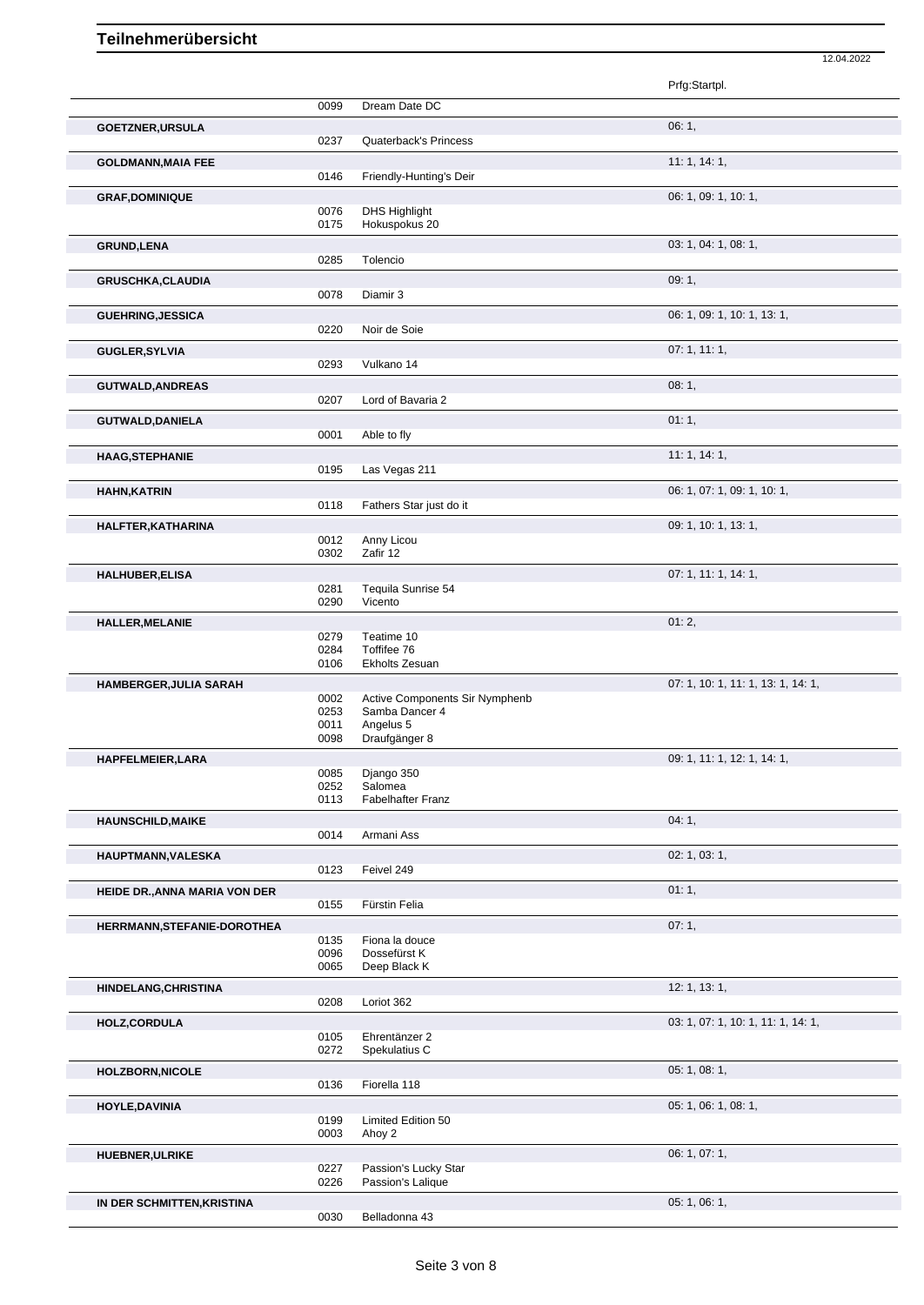|                                     |              |                              | Prfg:Startpl.                      |
|-------------------------------------|--------------|------------------------------|------------------------------------|
| KAFL, FRANZISKA                     |              |                              | 09: 1, 12: 1, 13: 1,               |
|                                     | 0168         | Hadiya 5                     |                                    |
| <b>KASSUBEK,MIRIAM</b>              |              |                              | 08:1,                              |
|                                     | 0257         | Saphir de Sport              |                                    |
| <b>KECK, NICOLE</b>                 |              |                              | 05:1,                              |
|                                     | 0301         | Wünsch Dir Was 4             |                                    |
| KELLER, MAXIMILIAN                  |              |                              | 02:1,                              |
|                                     | 0121         | Feine Lady FF                |                                    |
| <b>KELLER, SUSANNE</b>              |              |                              | 04: 1, 06: 1, 07: 1, 09: 1, 10: 1, |
|                                     | 0248<br>0251 | Rothschild 16<br>Sabia TL    |                                    |
|                                     | 0018         | Baccoyaswald                 |                                    |
| KIRCHDOERFER, SABRINA               |              |                              | 11:1,                              |
|                                     | 0254         | Samurai K                    |                                    |
|                                     | 0189         | Jarla K                      |                                    |
| KOCH DR., STEPHANIE                 |              |                              | 01:1,                              |
|                                     | 0170         | Henriettenhof's Kenia        |                                    |
| KOENIGSBERGER, KATHARINA            |              |                              | 07: 1, 09: 1,                      |
|                                     | 0297         | Why so serious               |                                    |
| KOLL, PETER                         |              |                              | 11:1,                              |
|                                     | 0194         | Lambrusco J                  |                                    |
|                                     | 0104<br>0059 | Egoiste 5<br>Danny Wild G    |                                    |
|                                     |              |                              | 06: 1, 09: 1, 10: 1, 11: 1,        |
| KOLL, TANJA                         | 0194         | Lambrusco J                  |                                    |
|                                     | 0107         | Ekmo                         |                                    |
| KOLLMANNSBERGER, MICHAEL            |              |                              | 14:1,                              |
|                                     | 0077         | Diabolo 542                  |                                    |
| <b>KRAUSPE, ANDREA</b>              |              |                              | 11: 1, 13: 1, 14: 1,               |
|                                     | 0178         | Hot Diamond                  |                                    |
|                                     | 0061         | Darjeeling 12                |                                    |
| <b>KRIEGISCH-KOERNER, MARIE DR.</b> |              |                              | 11:1, 14:1,                        |
|                                     | 0236         | Quasi Quantensprung          |                                    |
| <b>KRINS, FABIEN</b>                |              |                              | 12:1,                              |
|                                     | 0094         | Dora-Lee                     |                                    |
| <b>KRUSE,KRISTIN</b>                | 0184         | Illusie 4                    | 09: 1, 10: 1, 12: 1, 13: 1,        |
|                                     |              |                              |                                    |
| LANTERDINGER, CHRISTIAN             | 0060         | Dante's Crack                | 01: 1, 02: 1, 03: 1, 10: 1, 13: 1, |
|                                     | 0239         | Reine Freude G               |                                    |
|                                     | 0188         | Ischia L                     |                                    |
| LEDERER, ANNA                       |              |                              | 05:1,                              |
|                                     | 0042         | Cairon 11                    |                                    |
| <b>LEMKE, SVENJA NADINE</b>         |              |                              | 06: 1, 07: 1, 09: 1, 10: 1, 12: 1, |
|                                     | 0066         | Dela o Kande                 |                                    |
| <b>LEUTIGER, JANNIK</b>             |              |                              | 01:2,                              |
|                                     | 0157         | Fynn 46                      |                                    |
|                                     | 0027<br>0154 | Belcanto 55<br>Fürstfranklin |                                    |
| LIESCH, FRANZISKA                   |              |                              | 01: 1, 02: 1, 11: 1, 14: 1,        |
|                                     | 0256         | Santa Cileste                |                                    |
|                                     | 0037         | <b>Black Pearl CS</b>        |                                    |
| LIETZE, SARAH                       |              |                              | 11:1, 14:1,                        |
|                                     | 0125         | Ferrara 88                   |                                    |
| LINKE, PIA                          |              |                              | 07: 1, 09: 1, 10: 1, 12: 1, 13: 1, |
|                                     | 0105         | Ehrentänzer 2                |                                    |
|                                     | 0114         | Fabulous 17                  |                                    |
| <b>MAIER, JOHANNA</b>               |              |                              | 11: 1, 13: 1,                      |
|                                     | 0008         | Ambra 103                    |                                    |
| <b>MAIER, KATHRIN</b>               | 0069         | Deluxe 31                    | 05: 1, 08: 1,                      |
|                                     |              |                              |                                    |
| <b>MATE, MARTINA</b>                |              |                              | 09:1,                              |
|                                     | 0083         | Distino 5                    |                                    |
| <b>MATHIS, CAROLIN</b>              | 0205         | Livingstone 23               | 02: 1, 07: 1, 09: 1, 11: 1, 14: 1, |
|                                     | 0070         | Denino 3                     |                                    |
|                                     | 0004         | Alabama 72                   |                                    |
|                                     | 0147         | Friendship forever           |                                    |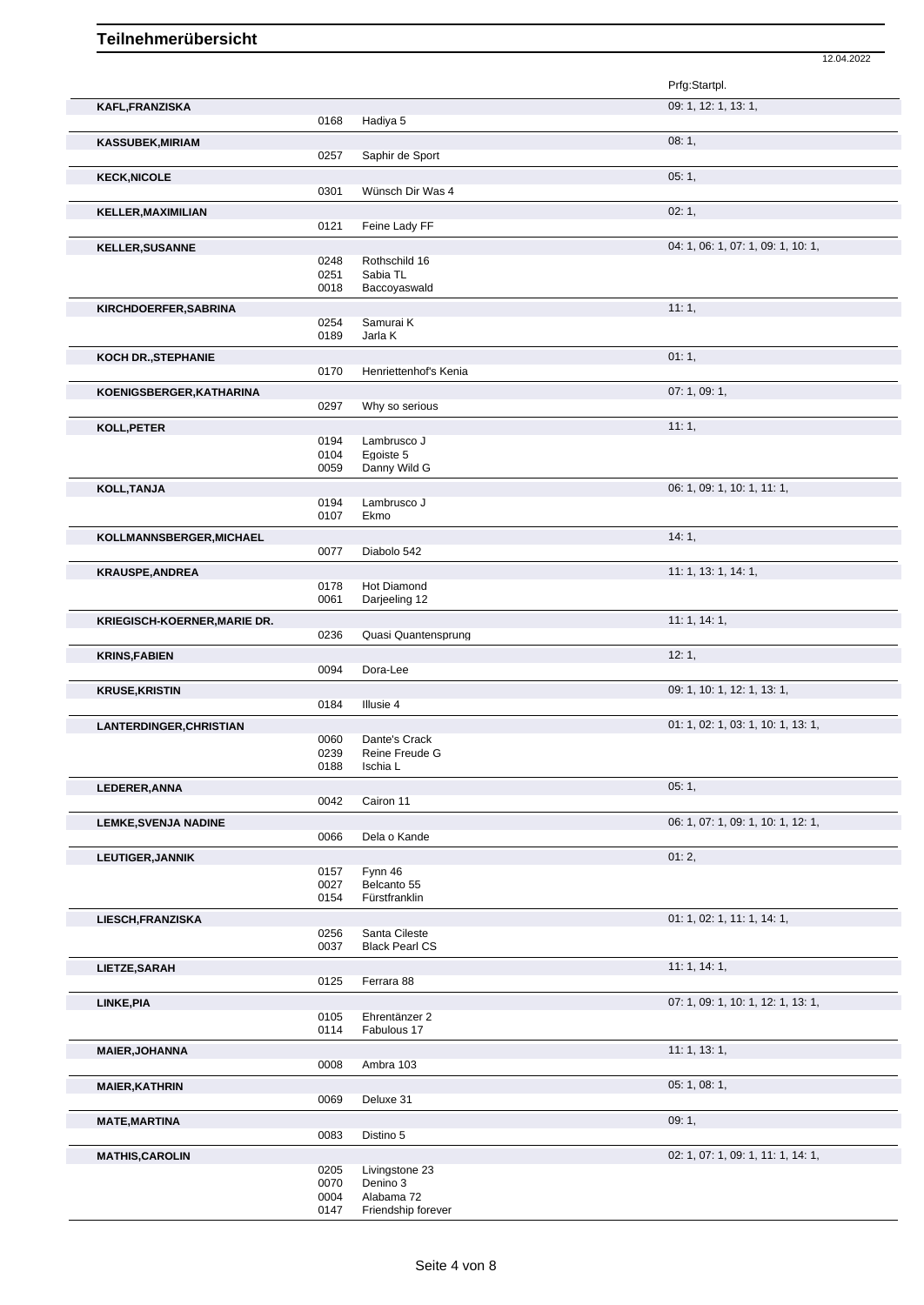|                                 |              |                                     | Prfg:Startpl.                             |
|---------------------------------|--------------|-------------------------------------|-------------------------------------------|
| <b>MAYR, ALEXANDRA</b>          |              |                                     | 01: 1, 02: 1, 03: 1, 09: 1,               |
|                                 | 0215         | My Romance 3                        |                                           |
|                                 | 0142         | Freaky Friday 11                    |                                           |
|                                 | 0044<br>0187 | Caprivi M<br>Indianapolis 21        |                                           |
|                                 |              |                                     | 10: 1, 11: 1, 13: 1,                      |
| <b>MEIJS, BETTINA</b>           | 0023         | Basic Empire H.S.                   |                                           |
|                                 | 0169         | Hakuna Matata H.S.                  |                                           |
| <b>MEINEN, JOHN</b>             |              |                                     | 06:1,                                     |
|                                 | 0163         | Graf Georgenburg                    |                                           |
| <b>MEISTER, INES</b>            |              |                                     | 07:1, 10:1,                               |
|                                 | 0200         | Limoncello 24                       |                                           |
| <b>MEIXNER, LUISA KATHARINA</b> |              |                                     | 02:1,                                     |
|                                 | 0259         | Scarlet 144                         |                                           |
| MEIXNER, RAPHAELA               |              |                                     | 03: 1, 14: 1,                             |
|                                 | 0039         | <b>Blue Motion</b>                  |                                           |
|                                 | 0128         | Fibonacca 3                         |                                           |
| <b>MERL, PETRA</b>              |              |                                     | 12:1,                                     |
|                                 | 0021         | Bailey 33                           |                                           |
| <b>MESCHKE, DENNIS</b>          |              |                                     | 01: 2, 07: 1, 10: 1, 11: 1, 13: 1, 14: 1, |
|                                 | 0295         | Welcome 237                         |                                           |
|                                 | 0145         | <b>Fridolin Fabelhaft</b>           |                                           |
|                                 | 0262<br>0055 | Sempre di Piu<br>Color of my Dreams |                                           |
|                                 | 0159         | Galina Leopard                      |                                           |
|                                 | 0036         | <b>Bijou Bambi</b>                  |                                           |
|                                 | 0277         | Symphony 8                          |                                           |
|                                 | 0068         | DeLorean Love                       |                                           |
|                                 | 0213         | Mocca Royal                         |                                           |
| <b>METZLER, BIANCA</b>          |              |                                     | 04: 1, 08: 1,                             |
|                                 | 0006         | Allegra G                           |                                           |
| <b>MEYER-PIENING, EMILY</b>     |              |                                     | 13: 1, 14: 1,                             |
|                                 | 0180         | Hugo 117                            |                                           |
| <b>MICHL DR., CLAUDIA</b>       |              |                                     | 13:1,                                     |
|                                 | 0071         | Der Kleine Michel                   |                                           |
| <b>MOLL, MONIKA</b>             |              |                                     | 11:1, 14:1,                               |
|                                 | 0242         | Rivanesco                           |                                           |
| <b>MOSER, MAGDALENA</b>         |              |                                     | 06: 1, 07: 1, 09: 1, 13: 1,               |
|                                 | 0103         | Dwyane Wade                         |                                           |
| MUECKE, PHILIPP                 |              |                                     | 07:1,                                     |
|                                 | 0218         | Nice Surprise S                     |                                           |
|                                 | 0038         | Blockchain                          |                                           |
| <b>MUELLER, CARA</b>            |              |                                     | 08: 1, 12: 1,                             |
|                                 | 0261<br>0022 | Schöntals Davidoff<br>Bailey's 13   |                                           |
|                                 |              |                                     |                                           |
| MUELLER, JOHANNA                | 0084         | Diva 626                            | 01: 1, 04: 1, 08: 1, 09: 1,               |
|                                 | 0235         | Quantina 6                          |                                           |
|                                 | 0020         | Bailadora 11                        |                                           |
| <b>MUELLER, MAYA</b>            |              |                                     | 05: 1, 08: 1,                             |
|                                 | 0261         | Schöntals Davidoff                  |                                           |
|                                 | 0022         | Bailey's 13                         |                                           |
| <b>MUELLER, STEFANIE</b>        |              |                                     | 07: 1, 10: 1, 13: 1,                      |
|                                 | 0307         | Zuccero 4                           |                                           |
| <b>MUELLER, VERENA</b>          |              |                                     | 09: 1, 12: 1,                             |
|                                 | 0232         | Pomeroy 4                           |                                           |
| NAWROT, VANESSA                 |              |                                     | 05: 1, 08: 1,                             |
|                                 | 0182         | Ignatius 3                          |                                           |
| NEDELCHEV, NATALIE              |              |                                     | 03: 1, 07: 1, 13: 1,                      |
|                                 | 0131         | Fine Felina 2                       |                                           |
|                                 | 0165         | Grande Gioia                        |                                           |
| <b>OLSON, KRISTINA</b>          |              |                                     | 01: 1, 02: 1, 07: 1, 10: 1, 11: 1, 13: 1, |
|                                 |              |                                     | 14:1,                                     |
|                                 | 0119         | FBW Dory's Dream                    |                                           |
|                                 | 0025         | Beaujolais L                        |                                           |
|                                 | 0130<br>0144 | Fina Ragazza<br>Freshman 14         |                                           |
|                                 | 0124         | Felipe 29                           |                                           |
|                                 | 0304         | Zamunda 3                           |                                           |
|                                 | 0032         | Benderry                            |                                           |
| OTT, CHRISTINA                  |              |                                     | 14:1,                                     |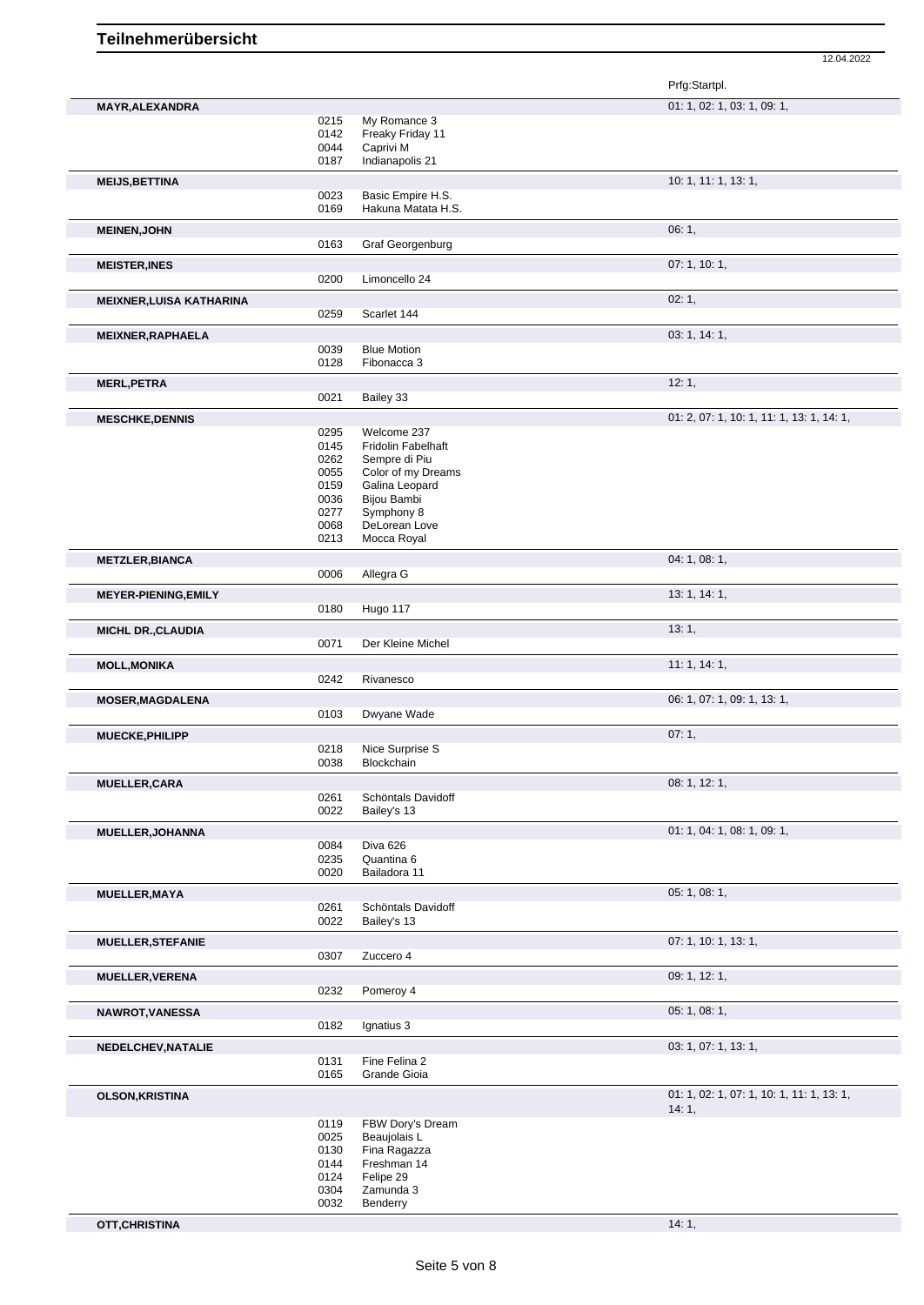|                              |              |                                          | Prfg:Startpl.                      |
|------------------------------|--------------|------------------------------------------|------------------------------------|
|                              | 0176         | Holländer 3                              |                                    |
| PACHE, HANNA                 |              |                                          | 04: 1, 06: 1, 08: 1, 09: 1, 12: 1, |
|                              | 0153         | Fürst Friedrich 5                        |                                    |
| PAUL, LENA                   | 0053         | Chopard 24                               | 14:1,                              |
| <b>PEISS, MARINA</b>         |              |                                          | 06: 1, 08: 1, 09: 1, 12: 1,        |
|                              | 0055         | Color of my Dreams                       |                                    |
| PESCHEL, EMILY               |              |                                          | 06: 1, 12: 1,                      |
|                              | 0091<br>0250 | Don Vito 14<br>RSZ Illertissen's Syriana |                                    |
| PFAFFENHUBER, FRANZISKA      |              |                                          | 05: 1, 06: 1, 12: 1,               |
|                              | 0013         | Aragon 508                               |                                    |
| PICKL, KRISTINA              |              |                                          | 01: 1, 07: 1, 11: 1, 14: 1,        |
|                              | 0210<br>0289 | Lucius 53<br>Venom                       |                                    |
| PLESCH, LISA                 |              |                                          | 06:1,                              |
|                              | 0231         | Polarfee 13                              |                                    |
| <b>PLESCHER, VERONIKA</b>    |              |                                          | 02:1,                              |
|                              | 0161         | Give Me a Sign                           |                                    |
| PRANKE, PATRICIA             |              |                                          | 04:1,                              |
|                              | 0196         | Leni 137                                 |                                    |
| PRANTNER, VERENA CAROLINE    | 0062         | Dark Dweezil                             | 11:1, 14:1,                        |
| PURRMANN, LILLI              |              |                                          | 10: 1, 13: 1,                      |
|                              | 0074         | Devendra CE                              |                                    |
|                              | 0258<br>0203 | Scallywag Holly<br>Little Lord 100       |                                    |
| RANKL, JACQUELINE            |              |                                          | 12:1,                              |
|                              | 0005         | Alevita Snowdrop                         |                                    |
| RAUCH, CORINNA               |              |                                          | 10: 1, 11: 1, 13: 1, 14: 1,        |
|                              | 0164<br>0109 | Granada Du Jade<br>Eminenza              |                                    |
|                              | 0115         | Fairytale Dream 3                        |                                    |
| RIEGER, CORINNA              |              |                                          | 03: 1, 08: 1,                      |
|                              | 0224         | Pamina 485                               |                                    |
| RIEGER, STEFANIE             |              |                                          | 06: 1, 07: 1, 09: 1, 10: 1, 13: 1, |
|                              | 0207<br>0087 | Lord of Bavaria 2<br>Dolce Vita 192      |                                    |
|                              | 0048         | Carerra 5                                |                                    |
| RITZEL, RAMONA               |              |                                          | 02:1,                              |
|                              | 0110<br>0303 | Emoji 2<br>Zakopane 4                    |                                    |
| ROTHER-SINDEL, JACQUELINE    |              |                                          | 02:1,                              |
|                              | 0162         | Glanzvoll Z                              |                                    |
| <b>RUESTER, DOROTHEE</b>     |              |                                          | 02: 1, 04: 1, 06: 1, 07: 1, 08: 1, |
|                              | 0041<br>0139 | Bosco 16<br>Fly Plus                     |                                    |
|                              | 0267         | Sir Latino D                             |                                    |
|                              | 0049         | Catania 143                              |                                    |
| <b>RUMPFINGER, STEFANIE</b>  | 0288         | Valeur 61                                | 07: 1, 10: 1, 11: 1, 13: 1, 14: 1, |
|                              | 0291         | Vitali 24                                |                                    |
| RUPPERT, JOSEPHINE           |              |                                          | 07: 1, 09: 1,                      |
|                              | 0029         | Bella Donna 149                          |                                    |
| SCHENK-BEDRAOUI, SANDRA      | 0209         | Lucca L                                  | 09: 1, 12: 1,                      |
| <b>SCHERER, SUSANNE</b>      |              |                                          | 08:1,                              |
|                              | 0192         | Kiss me Kate 14                          |                                    |
|                              | 0050         | Cayetano 16                              |                                    |
| SCHLEDERER DR. HABIL., SWANT | 0174         | Hijerbas                                 | 07:1, 14:1,                        |
| <b>SCHMAUS, SUSANNA</b>      |              |                                          | 03:1,                              |
|                              | 0019         | Bahiro                                   |                                    |
| SCHNEIDER, GREGOR ALEXANDER  |              |                                          | 11:1, 14:1,                        |
|                              |              |                                          |                                    |
| <b>SCHUBERT, BARBARA</b>     |              |                                          | 02:1,                              |
|                              | 0298         | Wildlove                                 |                                    |

```
SCHUDAK, VIKTORIA 05: 1, 08: 1,
```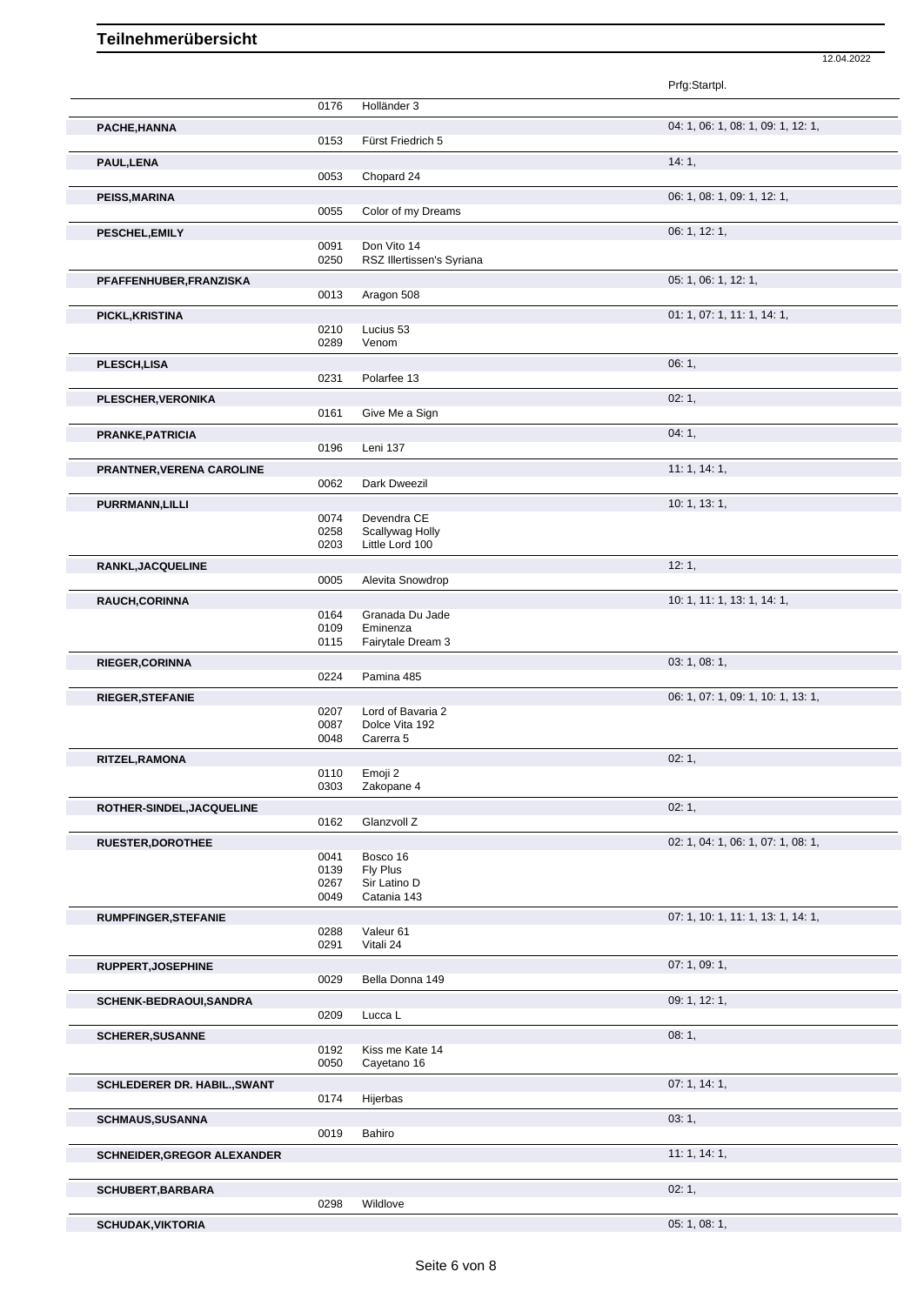|                                |              |                                     | Prfg:Startpl.                      |
|--------------------------------|--------------|-------------------------------------|------------------------------------|
|                                | 0064         | Deep Beat Diamond                   |                                    |
|                                | 0158         | G-Star 12                           | 11:1,                              |
| <b>SCHULKOWSKY, URSULA</b>     | 0297         | Why so serious                      |                                    |
| <b>SCHUSSER, PETER</b>         |              |                                     | 13:1,                              |
|                                | 0152         | Fürst Frederick 3                   |                                    |
| <b>SCHUSTER, KATHARINA</b>     | 0233         | Qence L                             | 07:1, 11:1,                        |
| <b>SOHLER, MARIE</b>           |              |                                     | 06:1,                              |
|                                | 0024         | Beau Sancy                          |                                    |
| SONNTAG, STEPHANIE             |              |                                     | 01: 1, 02: 1, 07: 1,               |
|                                | 0206<br>0100 | Lord Loxley 19<br>Dressed in red    |                                    |
| <b>SPATZ, JOHANNES</b>         |              |                                     | 10: 1, 11: 1, 13: 1, 14: 1,        |
|                                | 0294<br>0300 | Walentina 24<br>Wioletta 8          |                                    |
| SPIEGLER, ALEXANDRA            |              |                                     | 06: 1, 12: 1,                      |
|                                | 0299         | Willowby 19                         |                                    |
| STEINFATT, ANDREAS             |              |                                     | 05: 1, 06: 1, 12: 1,               |
|                                | 0057<br>0046 | Dablino 2<br>Captain Charly         |                                    |
| STILLINGER, SABRINA            |              |                                     | 13:1,                              |
|                                | 0138         | Fisherman's Friend 3                |                                    |
| STOLBERG, MARIE-VALERIE GRAE   | 0296         | Western Lady 14                     | 07: 2, 10: 1, 11: 2, 13: 2, 14: 2, |
|                                | 0040         | Bocelli L                           |                                    |
| STOREY, CHARLOTTE              |              |                                     | 05: 1, 08: 1,                      |
|                                | 0221         | Oktavia 25                          |                                    |
| <b>STRAUSS, MARIANNE</b>       | 0270         | Solino <sub>S</sub>                 | 07: 1, 09: 1, 12: 1, 13: 1,        |
| <b>SUCHY, MICHAELA</b>         |              |                                     | 03:1,                              |
|                                | 0166         | Grandioso's Mister X                |                                    |
| TEUSNER, KATHARINA             |              |                                     | 03: 1, 08: 1,                      |
|                                |              |                                     |                                    |
|                                | 0016         | Aurélie 2                           |                                    |
| TRAPPMANN, NINA                | 0255         | San Remo 111                        | 14:1,                              |
| TRISCHBERGER, FRANZ            |              |                                     | 01: 1, 02: 1,                      |
|                                | 0240         | Reviano                             |                                    |
| <b>TROST, CHRISTINA</b>        |              |                                     | 14:1,                              |
|                                | 0090<br>0081 | Don Schufro's Diamond<br>Dickens 16 |                                    |
| <b>VORST, BART VAN DER</b>     |              |                                     | 01: 1, 02: 1, 07: 1, 09: 1, 13: 1, |
|                                | 0009<br>0201 | Amiro 49<br>Lion King 24            |                                    |
|                                | 0167         | Grey Grimaldi                       |                                    |
|                                | 0102<br>0183 | Dublin V 4<br>Illinggut's Escoline  |                                    |
| <b>WAGNER, JENNIFER</b>        |              |                                     | 05: 1, 08: 1,                      |
|                                | 0080         | Diaro 4                             |                                    |
| <b>WECKERLE, KATHARINA</b>     | 0034         | Benetton's Bella Donna              | 09: 1, 10: 1, 12: 1,               |
| WEIDENDORFER, CHRISTIANE       |              |                                     | 08: 1, 09: 1, 12: 1,               |
|                                | 0033         | <b>Benetton's Artistique</b>        |                                    |
| <b>WEISS, KATHARINA</b>        |              |                                     | 10: 1, 11: 1, 13: 1,               |
|                                | 0028<br>0116 | Bell' arte<br>Fantasia 124          |                                    |
| <b>WEISS, NATASCHA LEANDRA</b> |              |                                     | 01:1,                              |
|                                | 0017         | Baccara von der Geest               |                                    |
| <b>WENDE, ANDREA</b>           | 0214         | Mon Amour O                         | 05: 1, 08: 1,                      |
| <b>WIELAND, LENA</b>           |              |                                     | 09:1,                              |
|                                | 0216         | Nando 487                           |                                    |
|                                | 0264         | Serentino                           |                                    |
| <b>WIESER, SOPHIA</b>          | 0063         | De Luxe 59                          | 06: 1, 09: 1, 12: 1,               |
|                                | 0108         | El Dorado 92                        |                                    |
| <b>WILZ, JESSICA</b>           | 0246         | Rosie's Boy                         | 11:1, 14:1,                        |